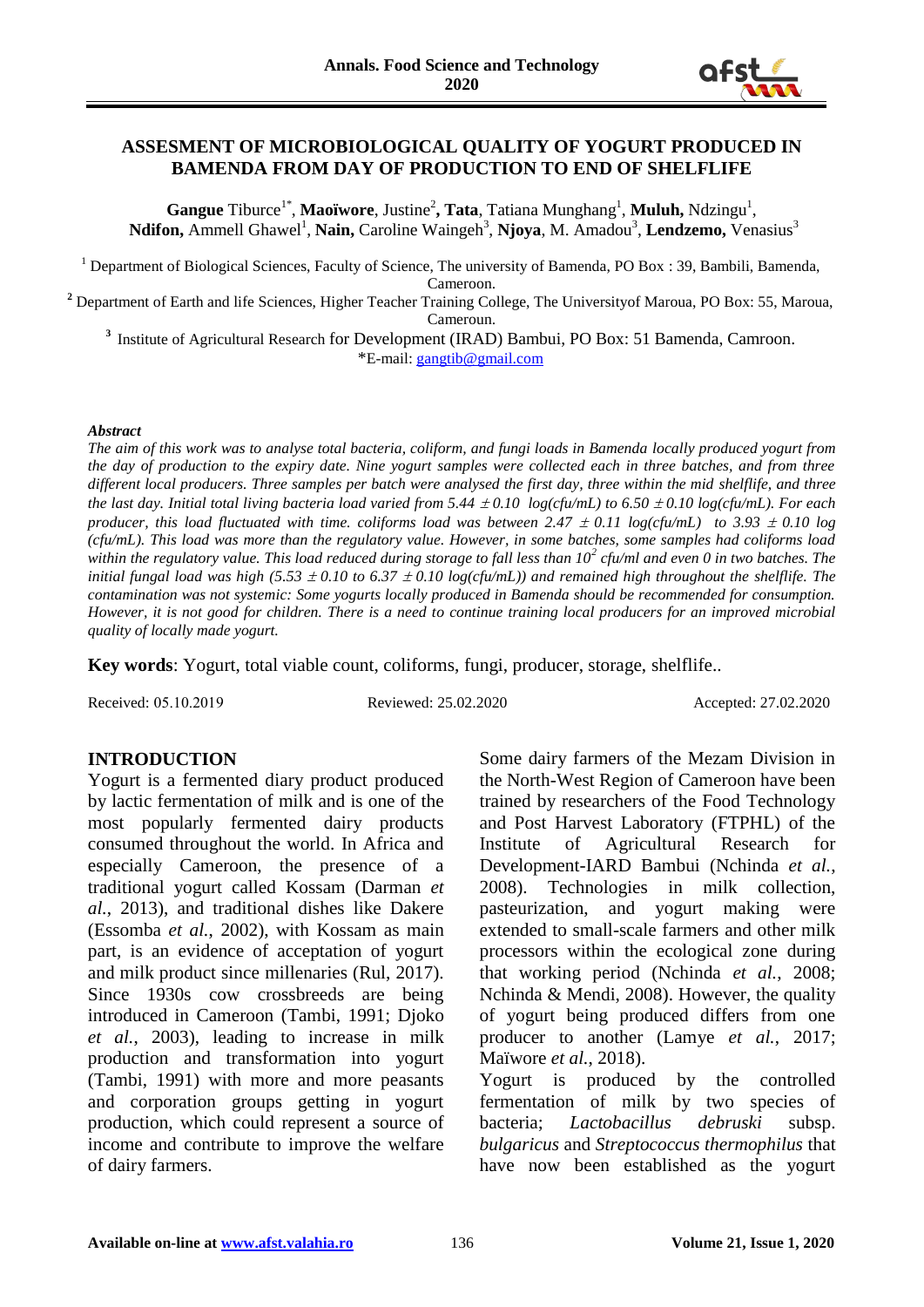

starters or yogurt cultures and should be found viable in yogurt. In order to respect this necessity, yogurt is not sterilised at the end of the process. Therefore, during yogurt making, the respect of good hygienic procedure (GHP) and good manufacturing procedure (GMP) is very important to produce safe yogurt which is not harmfull to the consumer and free from contaminant microrganisms such as Gramnegative psychrotrophs, coliforms, some lactic acid bacteria, and fungi (Marshall, 2001; Maïwore *et al.*, 2018). In addition, various bacteria of public health concern such as *Salmonella* spp., *Listeria monocytogenes*, *Campylobacter jejuni*, *Yersinia enterocolitica*, pathogenic strains of *Escherichia coli* and enterotoxigenic strains of *Staphylococcus aureus* may also be found in milk and dairy products (Marshall, 2001). Therefore, a lot of interest have been placed on the microbiological examination of milk and dairy foods like yogurt.

Yogurt has been continually studied for its improvement and health benefits in particular. However continuous research needs to be done because it is a product whose outcome is dependent on many other factors including its initial microbial load, packaging and transporting parameters, its storage temperature and shelflife (Marshall, 2001). Alterations in these factors leads to significant effects on the product and its shelflife. Food is best consumed before its expiry date, and for yogurt this date also depends on the way retailers and consumers managed the product (Marshall, 2001; Ledenbach & Marshall, 2009). The need for norms in its production remains then indispensable. Traditionally, yogurt can be stored for up to four weeks. With more peasants and corperation groups getting in yogurt production in Cameroon and especially in Bamenda, it is important to carry out a research on the microbial evolution of yogurt with time to ascertain these locally made yogurt quality throughout its shelflife (Rul, 2017).

The aim of this study is to assess the microbiological quality of yoghurt produced in Bamenda and how it evolves to the end of shelflife set by the producer. This, by following the dynamism of the total bacteria count, coliforms counts as well as total fungal counts.

# **METHODS**

# **Sample purchase and sampling**

Plain yogurt samples were collected from three producers (Mb, Qu, Sb) from three subdivisions of the Mezam Division in the North West region of Cameroon.

From each producer, three different batches of the yogurt were sampled (A, B, C). In each of these three batches, nine 1L yogurt bottles were purchased for analyses. Three samples of each of the batches were cultured on the first day of its shelflife, three at middle of shelflife and three at the end of shelflife. These samples were labelled and transported in a cooler under aseptic conditions to Bambili and were kept in a refrigerator at 4°C containing yogurts for sale.

### **Preparation and sterilization of materials**

0.1% peptone (BR 52, 100 tablets, Oxoid; England) water solution was used as solvent for dilution (Shen & Zhang, 2017). Nutrient agar (NA) (Lifesave Biotech, San-Diego, USA) was used for total plate counts; Sabouraud dextrose agar (SDA) (Lifesave Biotech, San-Diego, USA) for the culture of fungi; and MacConkey agar (MCA) (Lifesave Biotech, San-Diego, USA) to evaluate coliforms present in the yogurt samples. Each culture media was prepared according to the manufacturer's procedure (Jay, 2000; Nisha, 2013; Ray & Bhunia, 2014; Nisha, 2015; Tankeshwar, 2016), and then all material was sterilized. Petri dishes in a dry oven at about 140°C for 24 h; working area cleaned with bleach, and swabbed with 70° alcohol (Jay, 2000; Ledenbach & Marshall, 2009; Ray & Bhunia, 2014; Lamye *et al.*, 2017); and micropipette tips, prepared media, peptone solution autoclaved at 121°C for 15 min (Tankeshwar, 2016). After autoclaving, the media were removed and placed in a water bath at 45°C.

# **Culture and enumeration of total plate count, coliforms and fungi**

Then pour plate method was used for culturing.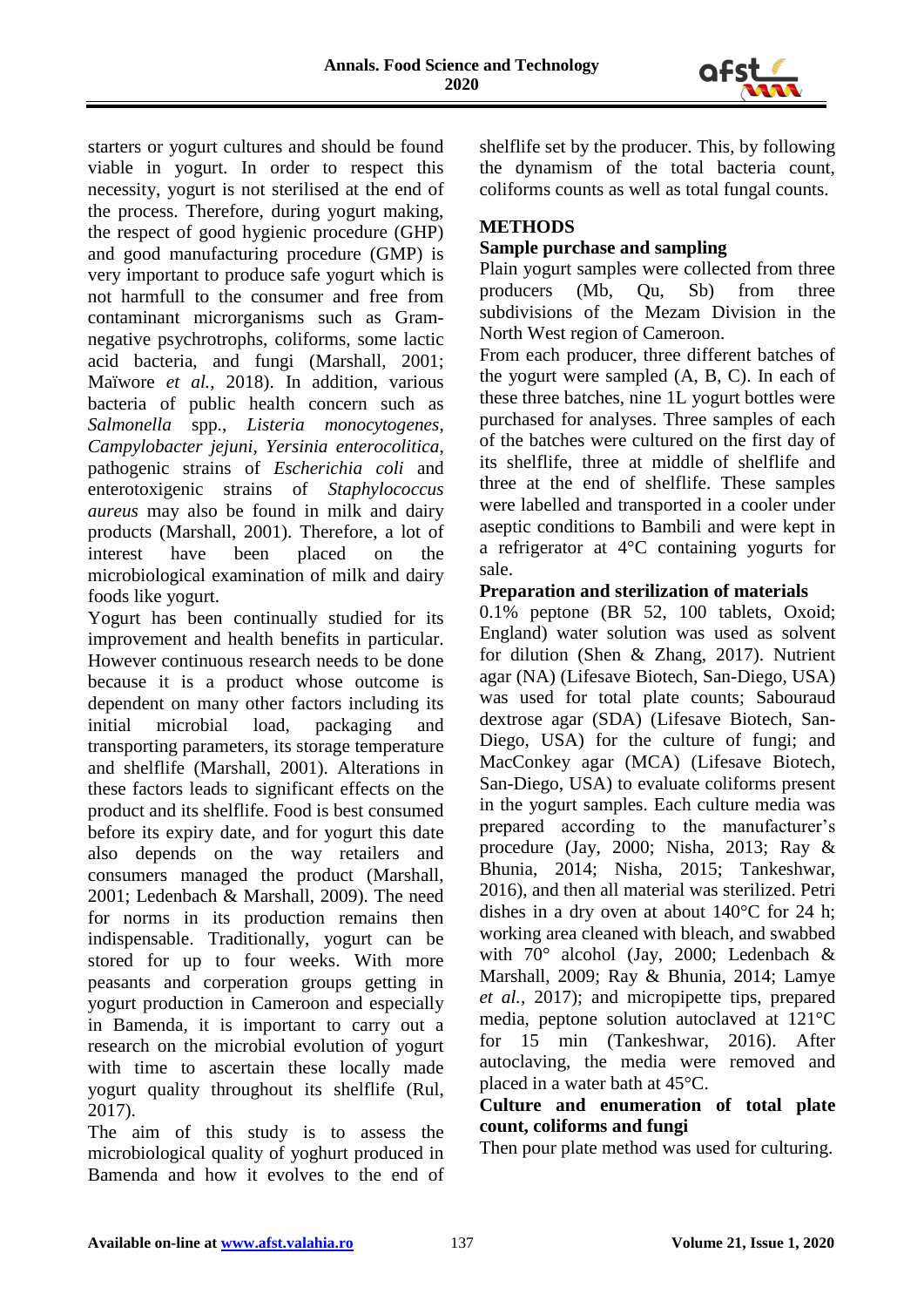

For total bacterial plate count, 1 mL of a 10-5 and one of a  $10^{-4}$  dilutions were measured using micropipette and put into the different Petri dishes. 15 mL of NA media was poured into the corresponding plates, gradually swirled to mix and allowed to solidify. Then the plates were inverted and incubated at 37°C for 24 h (Nisha, 2013).

For coliforms evaluation,  $10^{-1}$  and  $10^{-2}$  dilutions were plated the same way using MCA. Then the plates were inverted and incubated at 37°C for 24 h (Nisha, 2015).

For fungi count,  $10^{-3}$  and  $10^{-4}$  were equally plated the same way using SDA. Thereafter the plates were not inverted as others and incubated at room temperature for 5 days (Tankeshwar, 2016). From the mid shelflife, 10<sup>-4</sup> and 10<sup>-5</sup> were used for fungi evalauation.

All the plates were in duplicates, however there were three control plates.

After incubation, the colonies were enumerated on an electric lit Gallenkamp colony counter by counting the discrete colony-forming units (CFUs) per plate and the results recorded.

# **Data analysis**

The number of colonies, dilution, batches, samples, media, days, were recorded in an excel sheet. Then the colony forming unit (CFU) were calculated as  $cfu/mL =$  $cfu/plate \times dilution factor.$  Correction (greater colonies per plate) were made as a Log<sub>10</sub> transformation (Rul, 2017). Afterwards, ANOVA was made to compare means that were separated by Duncan at a confidence level of 5% using StatGraphic 11.0 software (Statgraphics, 2014). Figures were drawn with Excel and data were presented as mean $\pm$ SE.

## **RESULTS AND DISCUSSION General microbial load**

The total viable bacteria count varied with producers, and samples from the producer Sb had the highest total bacteria count  $(6.50\pm0.10$ log (cfu/mL)), while those from producer Mb had the lowest  $(5.44\pm0.10 \text{ log} (c \text{fu/mL}))$ (*F=*31.68, *p=*0.0000). Same observations were made for coliforms load and samples from producer Sb had the highest coliforms load  $(3.93\pm0.10)$  log (cfu/mL)), while those from producers Mb and Qu had the lowest (*F=*54.13, *p=*0.0000). For fungi, samples from the producer Qu had the lowest load  $(5.53\pm0.10)$ log (cfu/mL)), and there was no statistical significant difference between the loads from Mb and those from Sb (*F=* 18.28, *p=*0.0000) (Table 1).

In the same column, value followed by the same letter are not significantly different  $(\alpha=0.05)$ .

## **Microbial variation per batch and time for each producer**

Three batches from two producers had bacterial load less than  $10^6$  cfu/mL. In addition, few variations in total bacteria count was observed with time within each batch. These variations were not the same in the batches, even from the same producer (Figure 1).

| <b>Producer code</b> | Log (cfu/mL)                 |                              |                     |
|----------------------|------------------------------|------------------------------|---------------------|
|                      | <b>Bacteria</b>              | <b>Coliforms</b>             | Fungi               |
| Mb                   | $5.44 \pm 10^a$              | $2.47 \pm 0.11^a$            | $6.37 \pm 0.10^{b}$ |
| Qu                   | 6.11 $\pm$ 0.10 <sup>b</sup> | $2.87 \pm 0.09^{\mathrm{b}}$ | $5.53 \pm 0.10^a$   |
| Sb                   | $6.50 \pm 0.10$ <sup>c</sup> | $3.93 \pm 0.10^{\circ}$      | $6.11 \pm 0.12^{b}$ |
| F(p)                 | 31.68 (0.0000)               | 54.13 (0.0000)               | 18.28 (0.0000)      |

**Table 1: Overall batches and time microbial qualityof yogurt per producer**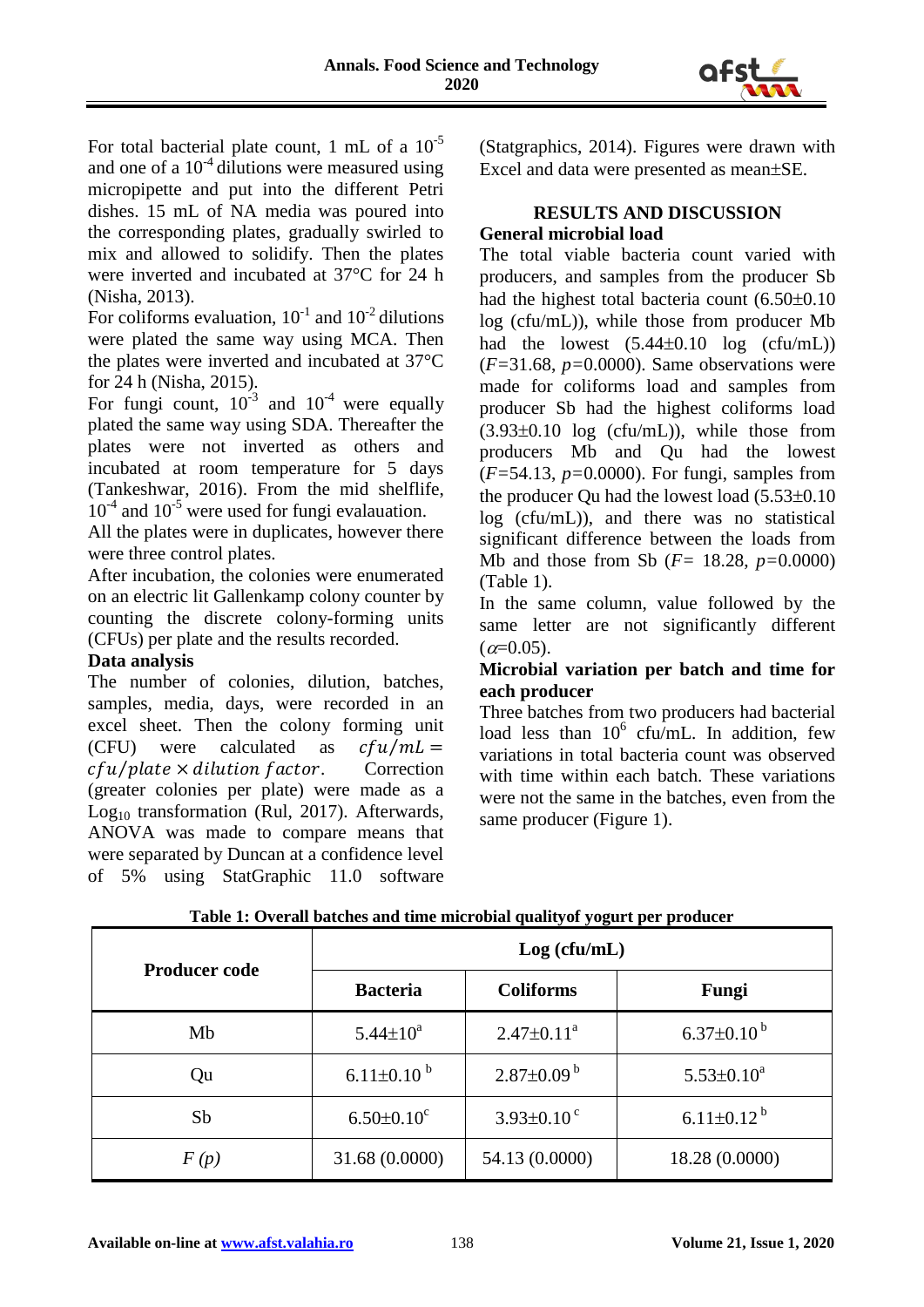



**Figure 1: Total bacterial plate count of yogurt variation with producer, batch, and time.** AMb: batch A of the producer Mb; BMb: batch B of the producer Mb; CMb: batch C of the producer Mb; AQu: batch A of the producer Qu; BQu: batch B of the producer Qu; CQu: batch C of the producer Qu; ASb: batch A of the producer Sb; BSb: batch B of the producer Sb; CSb: batch C of the producer Sb.



## **Figure 2: coliforms load of yogurt variation with producer, batch, and time.** AMb: batch A of the producer Mb; BMb: batch B of the producer Mb; CMb: batch C of the producer Mb; AQu: batch A of the producer Qu; BQu: batch B of the producer Qu; CQu: batch C of the producer Qu; ASb: batch A of the producer Sb; BSb: batch B of the producer Sb; CSb: batch C of the producer Sb.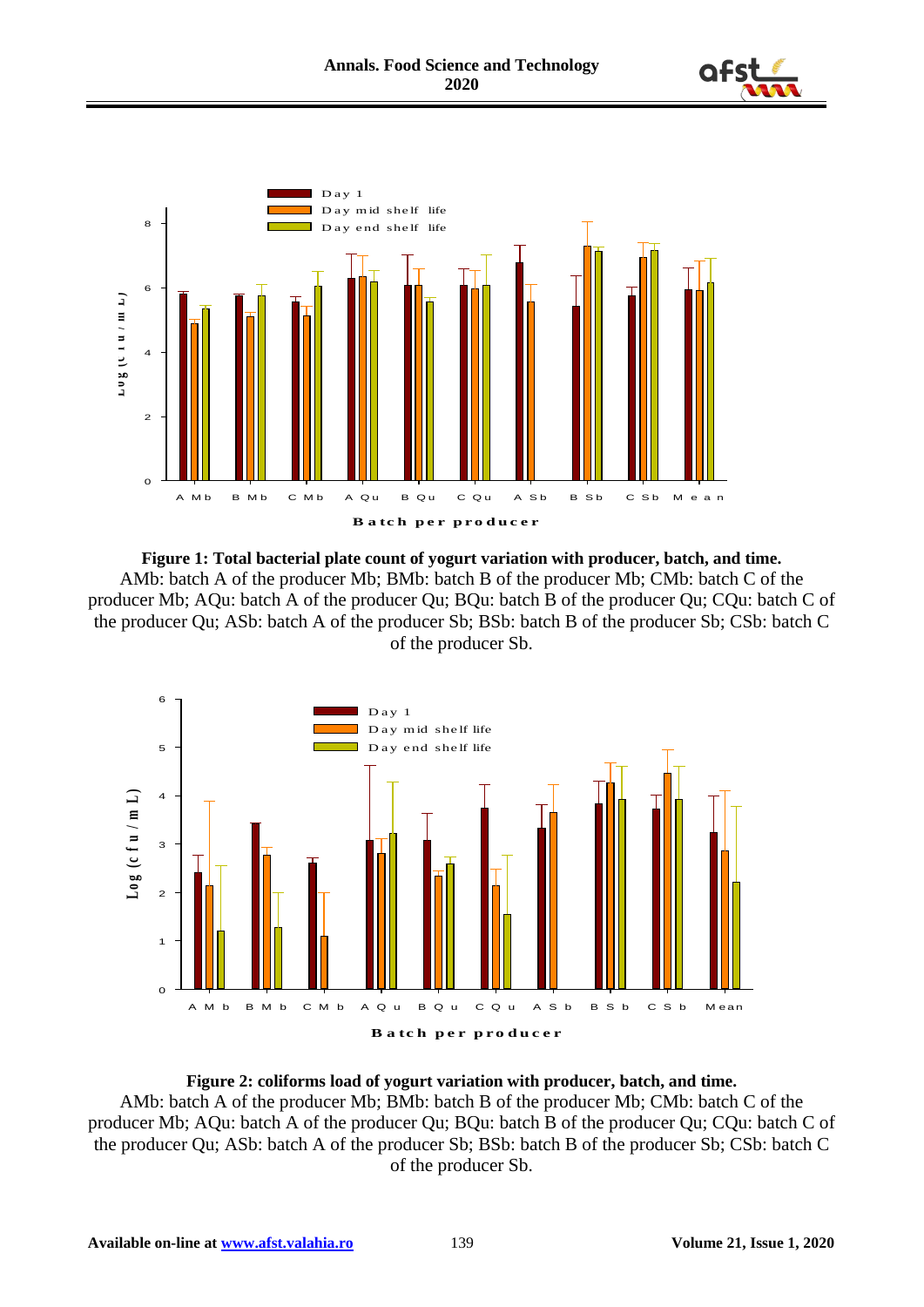





AMb: batch A of the producer Mb; BMb: batch B of the producer Mb; CMb: batch C of the producer Mb; AQu: batch A of the producer Qu; BQu: batch B of the producer Qu; CQu: batch C of the producer Qu; ASb: batch A of the producer Sb; BSb: batch B of the producer Sb; CSb: batch C of the producer Sb.

The initial coliforms loads were more than  $10<sup>2</sup>$ cfu/mL. In the batches from producer Mb and in a batch from producer Qu, these loads reduced with time. Reduction that brought the coliforms loads to less than  $10^2$ , and even less than 10 cfu/mL. For the other batches, it reduced before increasing (Figure 2). For two producers (Mb and Qu) at least a sample in a batch had the initial coliforms load less than  $10<sup>2</sup>$  cfu/mL (Figure 2). On the last day, a batch from producer Mb, and another one from producer Sb had a null coliforms load that is illustrated by the absence of coliforms the last day of the shelflife (Figure 2).

The initial fungi loads were at least  $4.97\pm0.69$ cfu/mL (BQu's log10 value). Moreover, in exception of the third batch from the producer Qu, these loads varied in a non statistically significant way but remained more than  $10^4$ (Figure 3).

## **CONCLUSION**

The initial microbial load  $(5.44\pm0.10 \text{ to } \pm 0.10$  $log(c$ fu/mL)) was less than the expected  $10<sup>7</sup>$ cfu/g as recommended by the Codex Alimentarius entry for fermented milk (CODEX-STAN-243-2003, 2011) and the

 $10<sup>8</sup>/g$  in non-frozen yogurt but more than the 4.70 (log cfu/g) accepted in most of the states in USA (Marshall, 2001). However, the loads we found were less than those obtained in yogurt samples collected from producers in Bamenda from 2012 to 2013 (Lamye *et al.*, 2017). Therefore, our yogurt may not have completed fermentation (Utpal *et al.*, 2015), and may need adjustment in quantity of stater culture used, temperature, or time of incubation. This total plate count was not different from the 6.1 x  $10^5$  cfu/mL found in Onitsha Metropolis, Anambra State, South-Eastern Nigeria (Ifeanyi *et al.*, 2013), and the  $0.57 \times 10^4$  and  $1.72 \times 10^6$  cfu/mL found in fermented milk from Maroua (Maïwore *et al.*, 2018). The difference with the result obtained by Lamye and collaborators (2017) can be attributed to the fact that they worked with samples from producers different from those we worked with. The similitude with samples from Maroua and Nigeria can attest that local producers may be producing in almost the same manner.

The coliforms load was high as compare to the regulatory 10 cfu/g (Rul, 2017), and within the 0.00 $\pm$ 0.00 to 5.76  $\pm$ 0.76 x 10<sup>4</sup>cfu/mL found in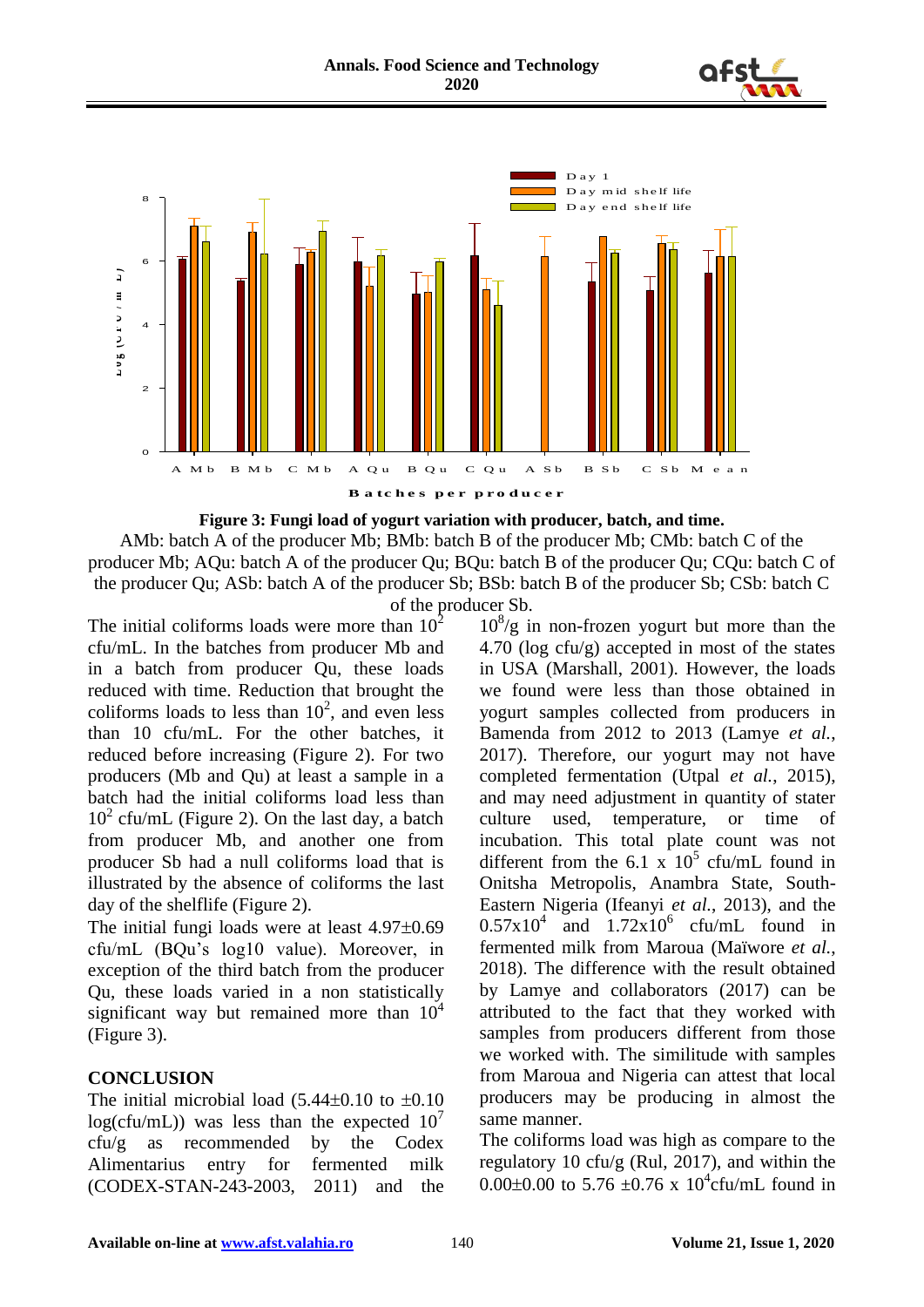

fermented milk from Maroua (Maïwore *et al.*, 2018), not different from those found in homemaid yogurt samples in Bamenda in 2012 and 2013 (Lamye *et al.*, 2017). However, no initial coliforms load was high as the 4.4 x  $10<sup>5</sup>$ cfu/mL found in yogurt samples in Nigeria (Ifeanyi *et al.*, 2013). The initial coliforms load variation was similar to the variation found in Maroua (Maïwore *et al.*, 2018) and in Nigeria (Ifeanyi *et al.*, 2013). Since coliforms bacteria belong to the larger group of gram negative asporogenous facultatively anaerobic glucosefermenting bacteria of the family Enterobacteriaceae, and that all of which are killed by pasteurization (Rul, 2017), the presence of coliforms in all the batches is an evidence of nonrespect of good manufacturing or of good hygienic practices. Therefore, we suspected a poor pasteurisation procedure, starter contamination, or postpasteurisation contamination. The postpasteurisation procedure can be at the level of adding sugar or packaging. All what is added after pasteurisation should be kept in an asceptic way. Fortunately, the fact that some samples in some batches had coliforms load less than the regulatory one, and that there was a wide intrabatch variation, this contamination was not systemic: some good samples are produced in Bamenda. However, there is a need to improve in others. The reduction of coliforms load during storage has also been also noticed in yogurt samples from Nigeria (Ifeanyi *et al.*, 2013), and can be because yogurt pH is not friendly to coliforms. Therefore, it may be preferable to conserve locally produced yogurt for about 2/3 the shelflife before consumption. However, it will not be adviceable to give it to infants.

Fungal load was high throughout the shelflife. In a batch, it was even so high that isolated colonies were not observed. No sample with no fungi was found as in some fermented milk products made in Maroua (Maïwore *et al.*, 2018). This fungal load was similar to those observed in Nigeria (Ifeanyi *et al.*, 2013). However, the variation with time was not as pronounced as found in Onitsha Metropolis, Anambra State, South-Eastern Nigeria (Ifeanyi

*et al.*, 2013). Of the 61 yeast species found on milk and dairy products, 21 were presents on yogurt whereas nine of about 89 species of mould were also present on yogurt, with much present on raw milk (Garner *et al*., 2017). Intoxication due to fungi in yogurt have neen reported (Lee *et al*., 2014). Since there was also a high initial coliforms load, the high fungi load in our locally made yogurts can be due to raw milk contamination, contamination of former yogurt used as ferment, or wing that can cary spores into the process chamber. This can induce production of mycotoxin, off-odour and flavour (Garner *et al*., 2017). There is a need to control animal feeds, raw milk collection (Garner *et al*., 2017), wing getting in the room where yogurt is being produced and use biopreservation using antifungal bioprotective cultures or fermentates (Garner *et al*., 2017). If not possible, then use safe antifungi like natamycin (Snyder *et al.*, 2016).

Yogurt from local producers needs improvement in microbiological quality. This can be done by adjusting the pasteurization process and improving in GHM and GMP

**Acknowledgments:** We thank the local yogurt producers who allowed us to work on their products; and the vendors who accepted that our samples be kept in theirs fridge.

### **REFERENCES**

- [1] Darman, D. R., Lendzemo, V., Essia-Ngang, J. J. & Etoa, F.-X., 2013. Processing of "Kossam" an African sour fermented milk beverage from northern Cameroon. *Annals of Food Science and Technology,*  **14**(2), pp. 261-269.
- [2] Essomba, J.-M., Dury, S., Edjenguèlè, M. & Bricas, N., 2002. *La consommation des produits laitiers à Ngaoundéré au Cameroun: l'émergence des MPE (micro et petites entreprises).* In [éd.] Christine Raimond, Eric Garine et Olivier Langlois. Ressources vivrières et choix alimentaires dans le bassin du lac Tchad. Université de Paris X-Nanterre, Paris, Institut de Recherche pour le Développement, pp. 457-475.
- [3] Rul, F., 2017. Yogurt: microbiology, organoleptic properties and probiotic potential. In: R. C. Ray & D. Montet, éds. *Fermented food—Part II: Technological interventions.* Food Biology Series, 9781138637849. ff HAL-01579303f éd. s.l.:CRC Press, pp. 418-450.
- [4] Tambi, E. N., 1991. *Dairy production in Cameroon: Growth, development, problems and solutions.* In